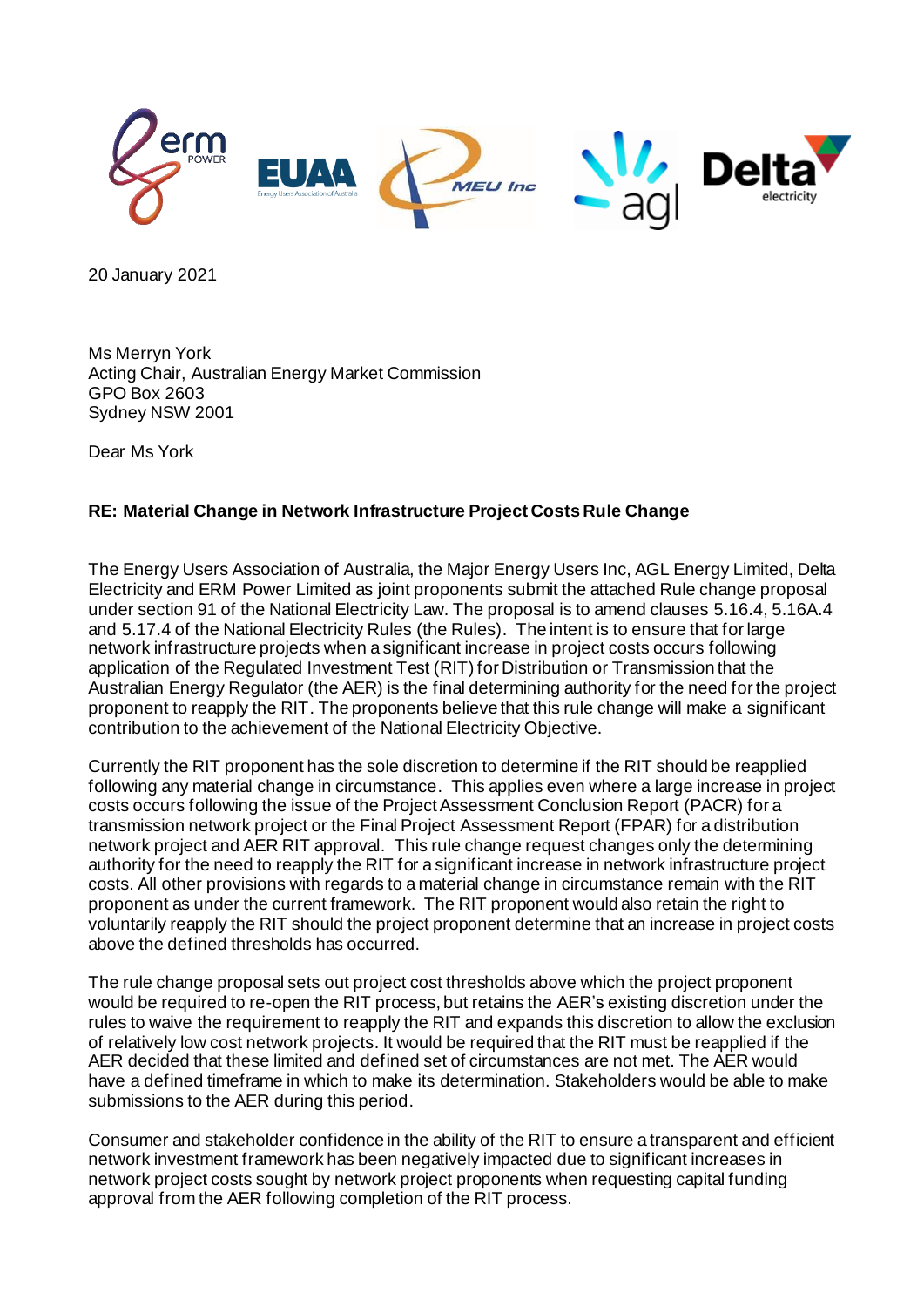The final stage of the RIT (PACR or FPAR) is the last stage where consumers and stakeholders are consulted with and provided the detailed economic analysis which ultimately justifies network investment. Allowing capital costs to significantly increase after the application of the RIT is a poor outcome from a governance perspective and negatively impacts consumer and stakeholder confidence that the RIT framework is achieving its stated purpose. This rule change request seeks to restore consumer and stakeholder confidence in the RIT process by ensuring that the AER and not the project proponent is the determining authority and that a RIT must be reapplied when a significant increase in network project costs occurs post completion of the RIT unless otherwise determined by the AER.

This proposed rule change is complementary to the current AER work to develop a Guidance Note on the Regulation of Actionable ISP projects. Having a more robust capital cost estimate at the time the RIT is completed will give all stakeholders greater confidence that an efficient project is being submitted as a Contingent Project Application to the AER. This will address some of the significant concerns the AER found in its focus group discussions as it developed the draft guidance note.

Network project proponents will also benefit from this rule change by the introduction of clearer obligations in the Rules with regards to the level of project cost accuracy that should be achieved in the RIT to ensure reapplication of the RIT will not be required. This will reduce the level of post-RIT consultation by project proponents to justify project cost increases and ensure a more streamlined process for project funding approval by the AER.

Yours sincerely

 $O$  Skile

Andrew Richards Chief Executive Officer Energy Users Association of Australia Suite 904, 530 Little Collins Street, Melbourne Vic 3000

Des Headlen

David Headberry Public Officer Major Energy Users, Inc 8 Harker Street Healesville Vic 3777

Chris Streets Senior Manager Wholesale Market **Regulation** AGL Energy Limited Level 24, 200 George St Sydney NSW 2000

l følle

Anthony Callan Executive Manager Marketing Delta Electricity Suite 5.01, 580 George Street Sydney NSW 2000

Haule

Libby Hawker Senior Manager – Regulatory Affairs ERM Power Limited Level 3, 90 Collins Street Melbourne Vic 3000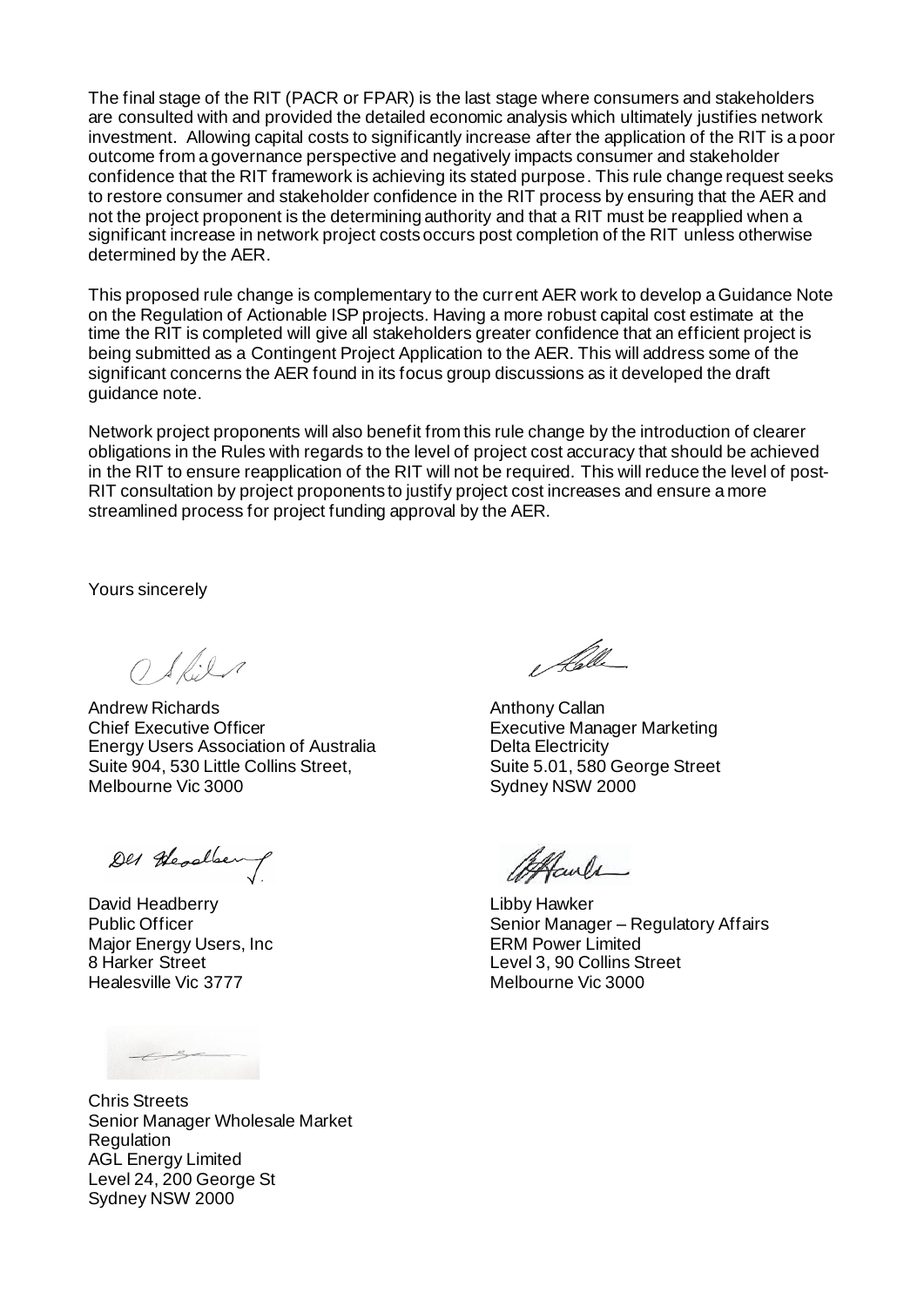NEM Rule Change Request Material Change in Network Infrastructure Project Costs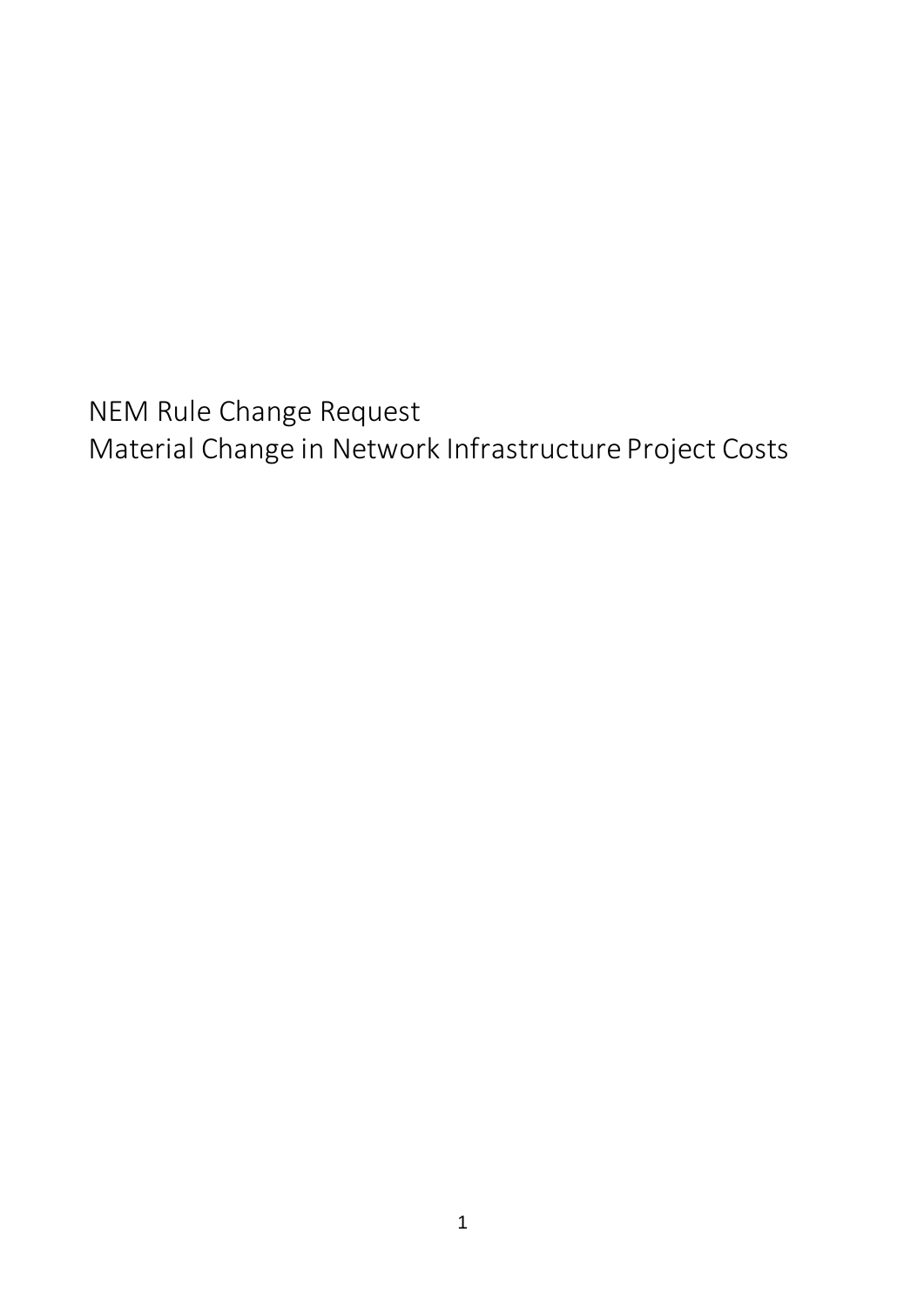# **1. EXECUTIVE SUMMARY**

AEMO's 2020 Final Integrated System Plan (ISP) Report highlighted that each major transmission project identified in the Draft ISP has incurred at least a 30% increase in cost from initial estimates. The potential for further increases in the costs of the projects listed in the ISP exists as these projects move through their respective Regulated Investment Test (RIT) process.

This issue of rising costs for transmission projects has been further highlighted by the increase in costs of Project EnergyConnect (PEC) and the Eyre Peninsula Upgrade. The increase in costs in each of these cases occurred between approval of the RIT-T and the application for funding. In the case of the Eyre peninsula upgrade, costs increased by 21% following approval of the RIT-T and in the case of Project EnergyConnect costs increased by approximately 60% following approval of the RIT-T.

Had the original PEC RIT-T process included a more accurate cost assessment, the RIT-T may not have been approved by the Australian Energy Regulator (AER) under the 24 January 2020 approval determination.

Despite this significant increase in costs for PEC, the project proponents did not consider that this 60% increase in costs represented a "material change" under the National Electricity Rules (the Rules) <sup>1</sup> which would require the proponents to undertake a RIT-T re-application. Under the current Rules, the decision on this critical issue as to what is a "material change" in a transmission or distribution network project and whether this requires a re-opening of the RIT-T or RIT-D process (via a re-application of the Project Assessment Draft and/or Conclusions Reports or Final Projects Assessment Report) rests with the project proponent(s), not the AER. This approach is not aligned to good governance principles and is not in the best interests of consumers.

These cases where material increases in project costs have occurred following application of the RIT-T raise serious questions as to whether the current Rules remain fit for purpose and, therefore whether they are able to meet the challenges created by the expected transition in the NEM, and the associated development of a large number of significant scale and cost transmission projects. The issues highlighted with the RIT-T process (and PEC in particular), threaten to significantly undermine stakeholder confidence in the RIT-T process to act in the best interest of consumers. This would especially be the case with respect to electricity consumers who will bear the costs of these regulated multi-billion dollar network infrastructure projects over their 50 to 60 year life.

Full and open transparency in assessing regulated network project proposals will be critical to continued stakeholder support for the major changes that will be taking place in the NEM over the next 20 years. In cases where significant changes in the costs and benefits of major transmission projects occur, following completion of a RIT, it is appropriate that detailed sensitivity analysis of key assumptions be undertaken to assure stakeholders that the economics of the project remain robust.

We acknowledge that the issue of rising transmission capital costs has resulted in a number of initiatives over the last 12 months to improve estimation accuracy for transmission projects:

- The development of the transmission cost data base as part of the 2022 ISP, and
- The implementation of the 'feedback loop' to ensure projects are still part of the optimal development path prior to submitting their contingent project application (CPA)
- The AER's Draft Guidance Note on the regulation of actionable ISP projects ie contingent project applications to the AER

<sup>&</sup>lt;sup>1</sup> National Electricity Rules subclauses 5.16.4( $Z$ 3), 5.16A.4(n) and 5.17.4(t)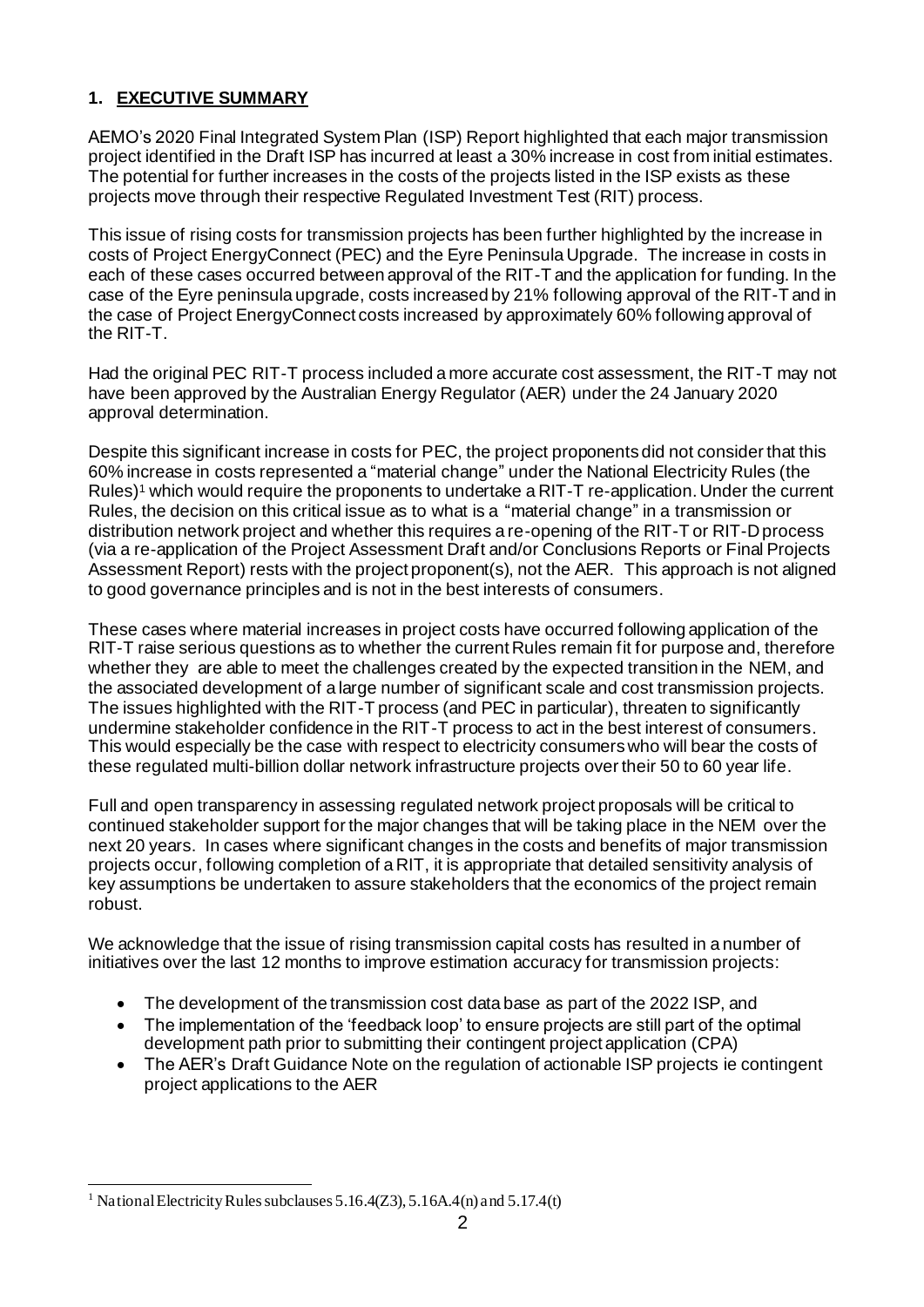However, we believe the whole 'end to end' process needs to be considered, starting from future ISP projects, then future ISP projects with preparatory activities, then Project Assessment Draft Report, then Project Assessment Conclusions Report (PACR), then feedback loop and finally the Contingent Project Application (CPA). The rule change proponents consider there is a gap in the middle around the PACR and RIT approval as it transitions through to the CPA in ensuring that a project continues to provide a net benefit when significant cost increases occur and that is where this proposed rule change is specifically focussed. The proposed rule change is very complimentary to those other initiatives. It will, for example, reduce the chance that an inefficient project gets to the CPA stage for application of the AER Guideline designed to ensure that inefficient project has an efficient capital cost.

Against this background, it is submitted that a rule change with the following elements is required.

- 1. Require RIT-T and RIT-D proponents, where there has been a material change in costs following approval of the RIT-T or RIT-D, to re-open the RIT-T or RIT-D process through reapplication unless otherwise determined by the AER on the basis of a limited and defined set of circumstances.
- 2. Allow stakeholders to review this material change through a transparent process which will result in a more rigorous updating of the project's Cost Benefit Analysis.
- 3. Define material change in costs as:
	- a. Transmission network projects \$0 to \$500,000,000 15 percent
	- b. Transmission network projects above \$500,000,000 10 percent
	- c. Distribution network projects \$0 to \$200,000,000 15 percent
	- d. Distribution network projects above \$200,000,000 10 percent
- 4. Apply the following thresholds for project scale beneath which the AER would be empowered to waive the re-evaluation if it considered this was appropriate:
	- a. Transmission network projects \$150,000,000
	- b. Distribution network projects \$50,000,000

The wording of the proposed rule change is set out in Attachment 1.

An amendment to the AER's RIT-T and RIT-D Guidelines would also appear appropriate to ensure that a more rigorous approach to project cost estimates is adopted during the RIT-T and RIT-D processes. This would ensure that project approvals through the RIT-T and RIT-D processes are not based on preliminary estimates. It is recommended that the AER require a level of detail equivalent to the Front-End Engineering Design stage for the project.

It is anticipated that the prospect of being required to re-open a RIT-T or RIT-D because of a material change in costs post publication of the Project Assessment Conclusion Report (PACR), or in the case of the RIT-D the Final Project Assessment Report (FPAR) would result in a more rigorous approach being adopted by proponents in preparing materials for review during the RIT-T and RIT-D processes to avoid the need for re-application. This would significantly improve the governance arrangements with respect to the RIT-T and RIT-D processes and ensure that costs associated with the AER's RIT-T or RIT-D approval process are not understated.

Consistent with the National Electricity Objective (NEO), the rule change would be in the long term interests of consumers by promoting a more rigorous approach to the development, and assessment, of major regulated network infrastructure projects. This more rigorous approach would further promote efficient investment in electricity services.

The improved governance and increased transparency in the RIT-T and RIT-D processes under the proposed rule changes would further benefit consumers through increased engagement. This increased stakeholder engagement is crucial to ensuring continued confidence in the RIT-T, RIT-D and AEMO ISP processes at a time of unprecedented changes in Australia's Electricity Sector. The multi-billion dollar capital expenditure associated with regulated network infrastructure projects is paid for by consumers for the life of the project, making it necessary that they have sufficient information to determine whether their money is being spent efficiently.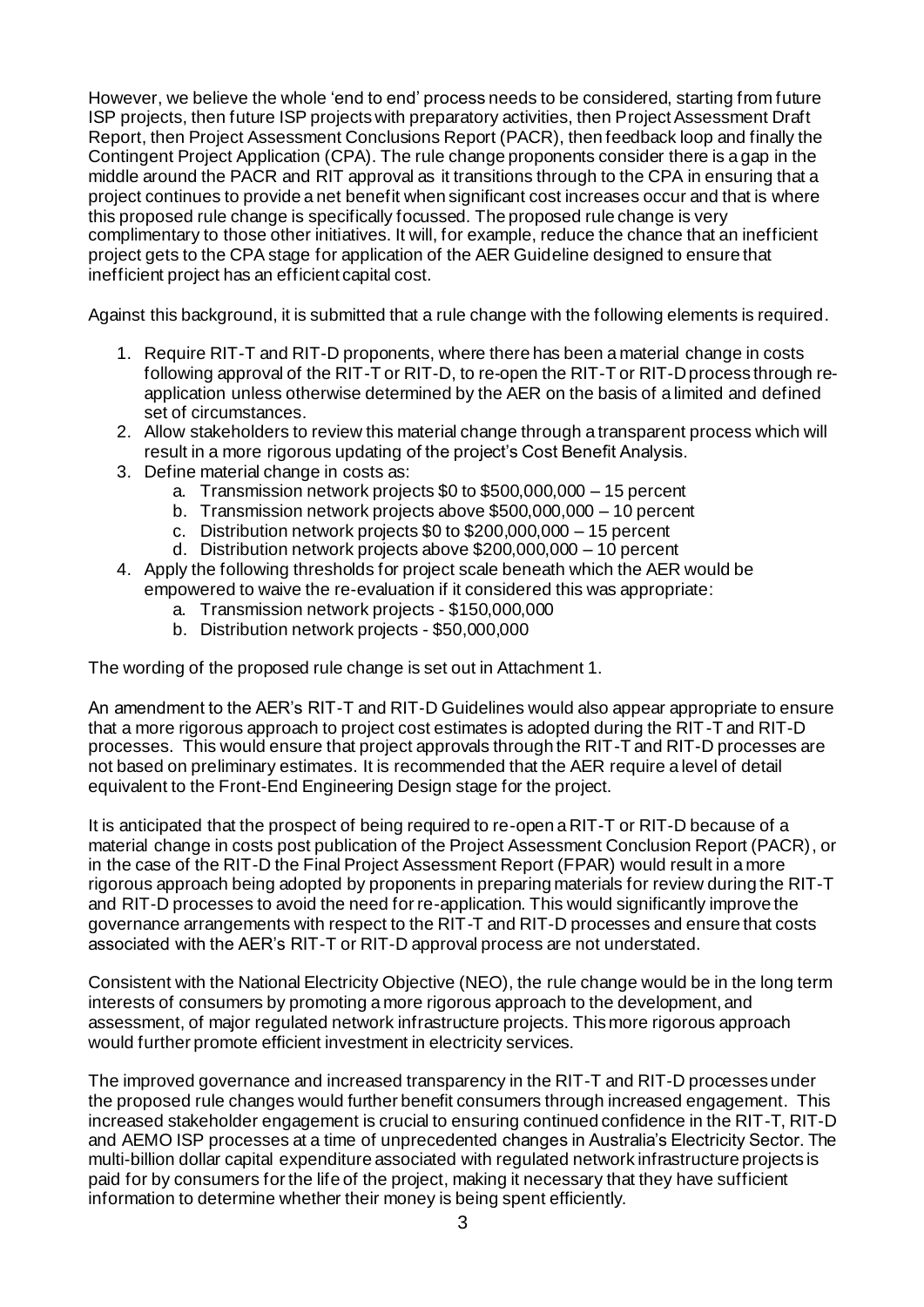It is noted in this context that the AER Chair emphasised the importance of Transparency in her Preface to the State of the Energy Market 2020 report in the following terms:

"Making well informed decisions about energy investment requires confidence in the policy and regulatory environment, along with a deep understanding of the marketplace. The many and varied interventions by governments and regulators are complex for industry and consumers alike. It's incumbent on us all to increase the transparency of and rationale for our evidence based decisions in plain language."

Additionally, due to the large cost increase between the issue of the PACR for PEC and the request for contingent project funding, and that the revised costs for PEC are some 25% higher than the cost set out in the ISP, it is also submitted that the AEMC should approve a one off special transitionary provision that would require reassessment of this project via a requirement for the project proponent ElectraNet to issue an updated PACR. As the benefits from PEC largely accrue well into the future, what in effect would only be a short delay in finalising project approval for PEC would not negatively impact any proposed benefits to consumers.

In considering this, it is also worth noting that the expected benefits of PEC could also be significantly impacted by the NSW Electricity Infrastructure Roadmap released in November 2020, particularly as highlighted by the Energy Security Board in its January 2021 Post-2025 Market Design Directions Paper that;

"the NSW Roadmap includes a legislated amount of 12 GW entering the system before 2030. This will put NSW on a transition pathway that is at least as fast as the Integrated System Plan (ISP) step change scenario"<sup>2</sup>

A decision to require reassessment via the RIT-T of PEC based on updated information would help restore confidence in the RIT-T process that has been damaged by the PEC project process. Indeed, this is exactly what the AER has invited Electranet and Transgrid to do in its Preliminary Position papers published in mid-December 2020 on the networks PEC contingent project application. 3

# **2. BACKGROUND**

Developments leading up to the submission of the contingency funding application for Project EnergyConnect (PEC) raise serious questions as to whether the Rules are able to meet the challenges created by the expected transition in the NEM, and the associated development of a large number of significant scale and cost transmission network projects proposed under AEMO's 2020 ISP "Optimal development path" to support this transition of the NEM.

Despite cost increases in the NSW component of PEC of 66% and a 59% increase in the cost of the overall project (compared to the expected increase in transmission costs assumed by AEMO in its 2020 Final ISP of around 30%) this material change in costs was not considered by ElectraNet (the proponent managing the Regulatory Investment Test (RIT-T) process) as a material change in circumstances requiring it to re-open the RIT-T process. The AER found that it was "not unreasonable", absent other information, to accept ElectraNet's position.

Under the current Rules, the decision on this critical issue as to what is a "material change" in a transmission project and whether this requires a re-opening of the RIT-T or RIT-D process (via a re-application) rests with the project proponent(s), not the AER. The issues highlighted with the application for contingent project funding and the significant underestimation of costs during the RIT-T process for PEC, and to a lesser extent the Eyre Peninsula network upgrade project, threaten to significantly undermine stakeholder confidence in the RIT-T process.

<sup>&</sup>lt;sup>2</sup> Energy Security Board Post-2025 Market Design Directions Paper January 2021, pp22

<sup>&</sup>lt;sup>3</sup> https://www.aer.gov.au/networks-pipelines/determinations-access-arrangements/contingent-projects/transgrid-andelectranet-–-project-energyconnect-contingent-project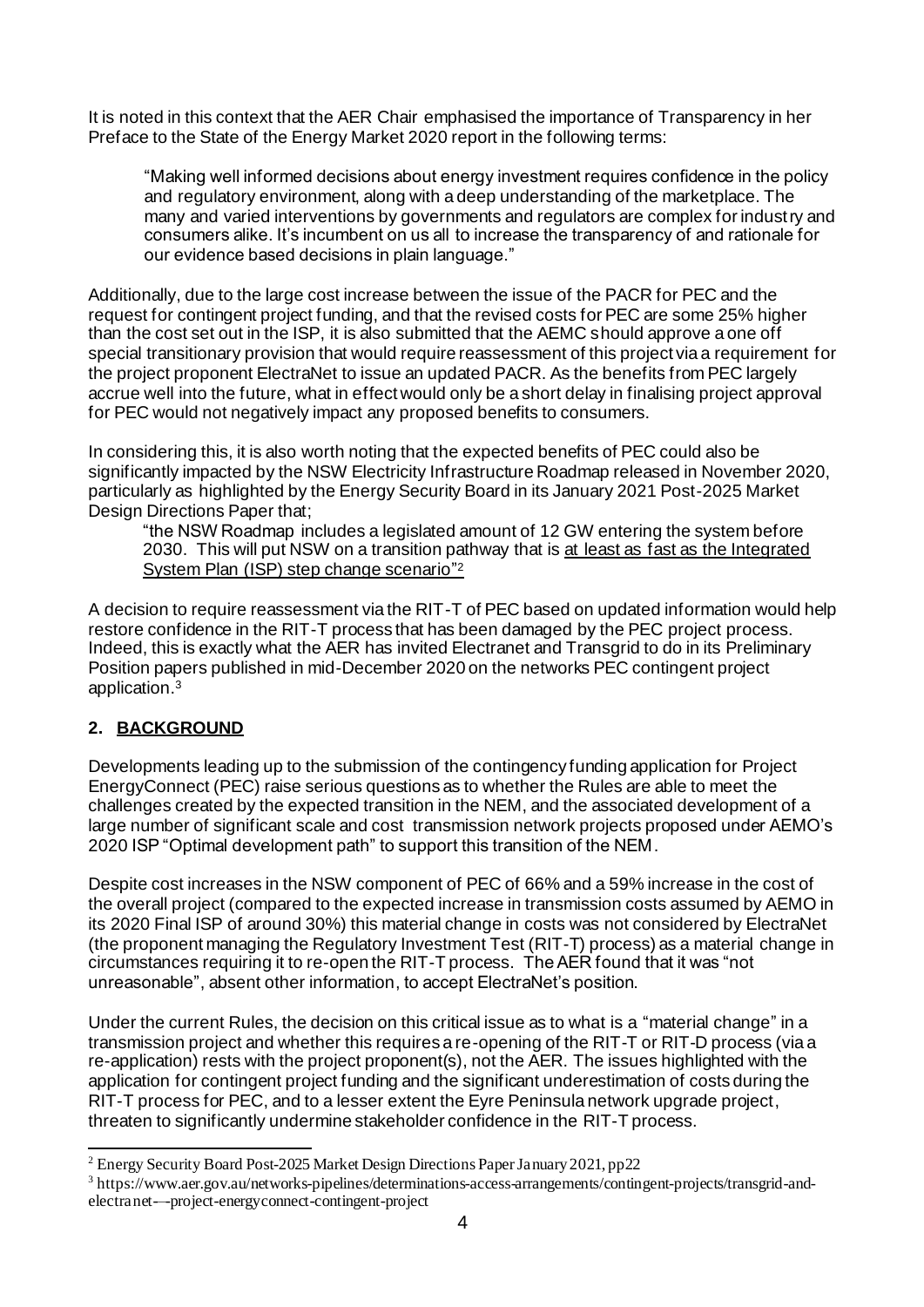In the case of the PEC RIT-T process, had a more accurate cost assessment for PEC been provided, the RIT-T may not have been approved by the AER.

This undermining of stakeholder confidence in the RIT process would particularly apply to electricity consumers who will bear the costs of these proposed multi-billion dollar network infrastructure projects which have a 50 to 60 year project life. Consumers are already required to continue funding network infrastructure that was assessed as efficient based on the prevailing assumptions of network service providers and the market operator at the time of conception and approval but are now either under-utilised or even unused. However, noting today some of those projects would fail to pass the preliminary stage of the RIT-T or RIT-D assessment. It is critical that the mistakes of the past are not allowed to be repeated today. Only full and open transparency in assessing significant changes in the costs and benefits of major transmission projects will be critical to continued stakeholder support for the major changes that will be taking place in the NEM over the next 20 years.

Against this background, it is submitted that rule changes are required, as set out in Attachment 1, and that an amendment to the AER's RIT-T and RIT-D Guidelines is appropriate to ensure that a more rigorous approach to project cost estimates is adopted during the RIT-T and RIT-D processes so that project approvals through the RIT-T and RIT-D processes are not based on low accuracy preliminary estimates.

It is recommended that the AER Guidelines require a level of detail equivalent to the Front-End Engineering Design stage for the project to be provided at the Project Assessment Conclusions Report stage to ensure that the AER assesses costings in the RIT process that are most likely to be reflective of the actual costs. Further it is considered appropriate for the AEMC to approve a one off special transitionary provision that would require reassessment of the PEC RIT-T via a requirement to issue an updated PACR.

### **3. NATURE AND SCOPE OF THE ISSUES WITH THE EXISTING RULES**

As set out in Clause 5.16.4 (z3) of the Rules, the power to determine whether a material change would require the proponent to re-open the RIT-T process (via a re-application) rests solely with the project proponent, not the AER:

#### **Reapplication of regulatory investment test for transmission**

5.16.4(z3) If:

(1) a RIT-T proponent has published a project assessment conclusions report in respect of a RIT-T project;

(2) a Network Service Provider still wishes to undertake the RIT-T project to address the identified need; and

(3) there has been a material change in circumstances which, in the reasonable opinion of the RIT-T proponent means that the preferred option identified in the project assessment conclusions report is no longer the preferred option,

then the RIT-T proponent must reapply the regulatory investment test for transmission to the RIT-T project, unless otherwise determined by the AER.

5.16.4(z4) For the purposes of paragraph (z3), a material change in circumstances may include, but is not limited to, a change to the key assumptions used in identifying:

(1) the identified need described in the project assessment conclusions report; or

(2) the credible options assessed in the project assessment conclusions report.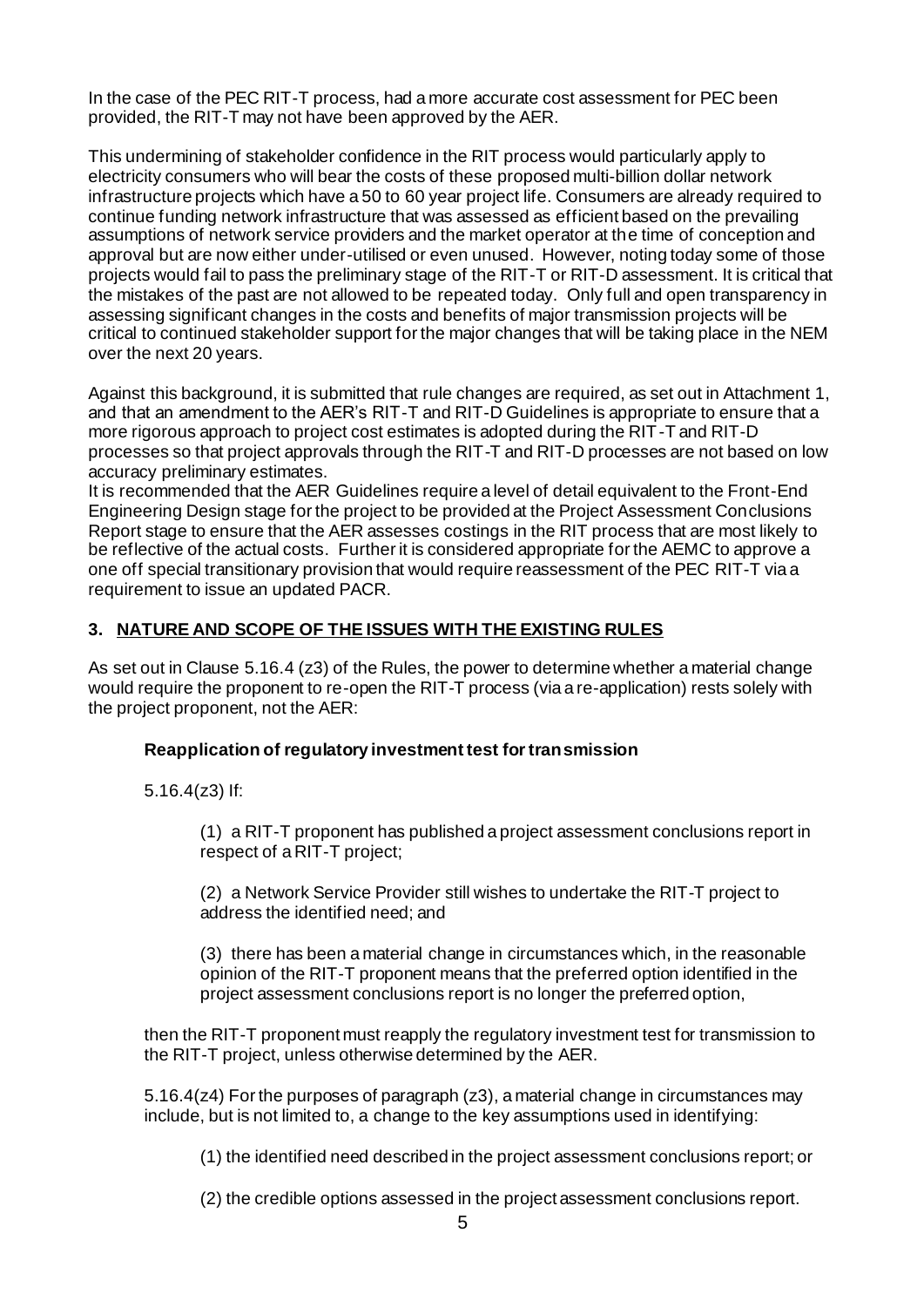#### Updated Rules, Version 154, dated 19 November 2020

There is no change to subclauses 5.16.4(z3) or 5.16.4(z4) under the latest version of the Rules (Version 154 dated 19 November 2020) as to where the power rests in determining whether a "material change" would require the proponent to re-open the RIT-T process (via a re-application); ie, the proponent, not the AER, determines whether a "material change" has occurred . In addition, the new relevant Clause associated with actionable ISP projects (Clause 5.16A.4 (n)) contains some significant additional wording related to ISP projects which reinforce the exclusive power of the proponent to determine if a material change has occurred; this is detailed below for completeness:

## **Reapplication of regulatory investment test for transmission**

5.16A.4(n) If:

(1) a RIT-T proponent has *published* on its website a project assessment conclusions report in respect of a RIT-T project; and

(2) there has been either:

(i) a material change in circumstances which, in the reasonable opinion of the RIT-T proponent means that the preferred option identified in the project assessment conclusions report is no longer the preferred option; or

(ii) *AEMO* has published an *Integrated System Plan* or *ISP update* that shows a change to the *identified need* in relation to the *actionable ISP project* the subject of the project assessment conclusions report,

then the RIT-T proponent must re-apply the *regulatory investment test for transmission*, unless otherwise determined by the *AER*.

(o) For the purposes of paragraph (n), a material change in circumstances may include, but is not limited to, a change to the key inputs and assumptions (including as a result of an *ISP update*) used in identifying:

- (1) the *identified need* described in the project assessment conclusions report; or
- (2) the credible options assessed in the project assessment conclusions report.

The next step in the regulatory approval processes is for the project proponent(s) to submit a Contingent Project Application for the project, under which the proponent(s) request the AER approve the total capital and operating expenditure required to deliver the project. The relevant Rules requirements are set out in Clause 6A.8.2. Essentially the AER is (only) required to assess whether the forecast capital expenditure is reasonably likely to reflect prudent and efficient costs.

Before the AER can approve a Contingent Project Application, it must remain satisfied that the RIT-T process has been successfully completed and, as set out in the AER's correspondence of 28 September 2020 to ElectraNet, given the significant increase in cost for PEC, this would involve the AER being satisfied that ElectraNet had met the requirements in subclause 5.16.4 (z3) of the Rules.

Based on the AER's correspondence of 28 September 2020 to ElectraNet, the AER has limited, if any, discretion to challenge a conclusion by a proponent that it has met the requirements under Clause 5.16.6 (z3) despite a significant increase in the PEC's costs and the potential for further cost increases due to continued risks with the project as identified by TransGrid.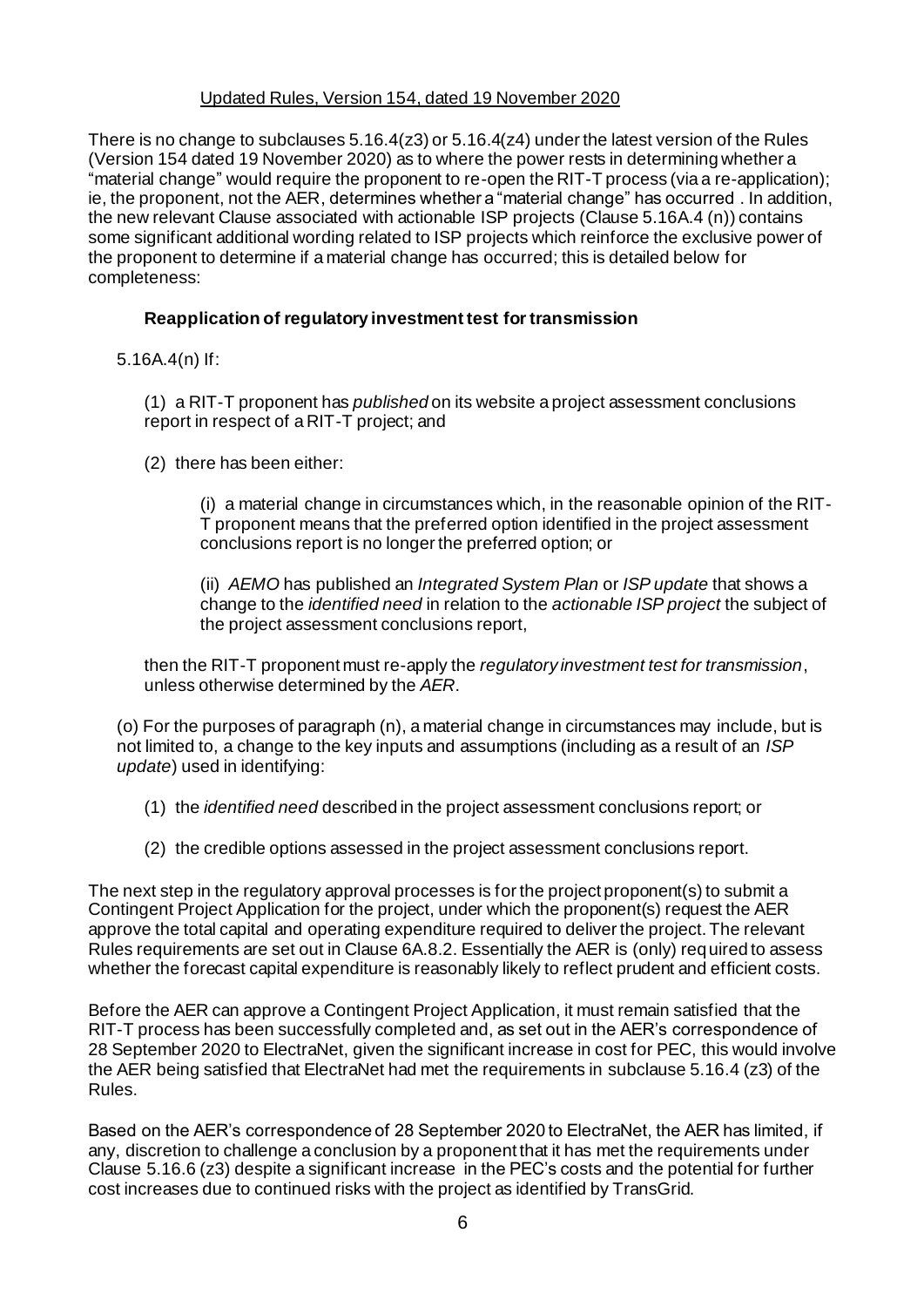The approach set out in Clause 5.16.4 (z3) of the Rules has been carried forward to the AER's Cost Benefit Analysis Guidelines: Guidelines to make the Integrated System Plan actionable, August 2020: Section 4.5.4. As a result, under the current rules, a material increase in costs does not automatically lead to the re-opening of the RIT-T.

This is also the case with respect to the RIT-D process. The decision to re-open a RIT-D rests solely with the project proponent. The provision for reapplication of regulatory investment test for distribution are set out in subclause 5.17.4(t). Whilst RIT-D projects tend to be of lower cost than transmission network projects, historically there have been a higher number of distribution network augmentation projects which has collectively resulted in significant cost increases to consumers. Significant cost increases post finalisation of a RIT-D process can also impact costs to consumers and for this reason the rule change proposal has applied a consistent framework to both the RIT -T and RIT-D process albeit with lower costs threshold applied to RIT-D projects, following a similar process to how a lower cost threshold, (\$11M vs \$43M vs the RIT-T<sup>4</sup>) is applied by the AER for when full application of the RIT-D is required.

To date we are not aware of any instance where the proponent has applied to reopen a RIT -T or RIT-D process due to a "material change". Under the current rules, the project proponent, who is the provider of the assessed project costs used in the RIT-T or RIT-D process and who receives the financial benefit of the regulated network investment over an extensive time period is the sole arbiter of what constitutes a "material change". Whilst it is clear to the rule change proponents that a RIT-T or RIT-D project proponent would reopen the RIT where a reduction in costs or a change in benefits favoured a project that had failed previously to achieve RIT approval, it is less clear that this would be the case where an increase in project costs or a subsequent decrease in benefits may result in a project being cancelled or the preferred option changed to a lower cost solution. In fact, the current rules do not require a proponent to advise the AER that changed circumstances has materially reduced any benefit claimed under a finalised RIT. In fact, increases in costs are only revealed due to the requirement for the project proponent to seek funding approval from the AER for a project potentially through the Contingent Project Application process.

The failure to re-open the RIT-T process for PEC, despite cost increase of around 60%, and numerous requests from stakeholders to do so clearly demonstrates our concerns. This failure by ElectraNet to reopen the RIT-T process for PEC threatens to undermine stakeholder, and especially consumer, confidence in the RIT-T and RIT-D processes as it raises serious issues around the governance of the process, transparency of decision making and accountability.

In developing this rule change request, the rule change proponents also considered the recent addition of the so called ISP projects "feedback loop" into the rule provisions for application of the RIT-T to ISP actionable projects. These provisions are set out in sub-clause 5.16A.5(b). We are concerned that these provisions will not actually address the problem of RIT-T proponents underestimating costs to pass a RIT-T. This rules provision requires only that AEMO confirms that the preferred option meets the specified need, even if the preferred option is extravagant and that the cost of the preferred option does not change the status of the project under the current ISP.

Whilst the RIT-T approval is based on a single numerical value, it's unclear to the rule change proponents how the feedback loop provision is intended to work from a practical perspective when the ISP reflects only a +/- 30% costing range. Our interpretation of sub-clause 5.16A.5(d) is that AEMO is not in any way limited in how it sets a monetary value in assessing that the project continues to be satisfactory. AEMO may set whatever cost it considers is appropriate and is not required to consider its original estimates in the ISP or even the costs published in the RIT-T. AEMO is not required to consult with stakeholders with regards to the costs increase or the impacts of this on net benefit outcomes.

<sup>&</sup>lt;sup>4</sup> AER - Cost thresholds review for the regulatory investment tests 2018 [https://www.aer.gov.au/networks-pipelines/guidelines-schemes-models](https://www.aer.gov.au/networks-pipelines/guidelines-schemes-models-reviews/cost-thresholds-review-for-the-regulatory-investment-tests-2018)[reviews/cost-thresholds-review-for-the-regulatory-investment-tests-2018](https://www.aer.gov.au/networks-pipelines/guidelines-schemes-models-reviews/cost-thresholds-review-for-the-regulatory-investment-tests-2018)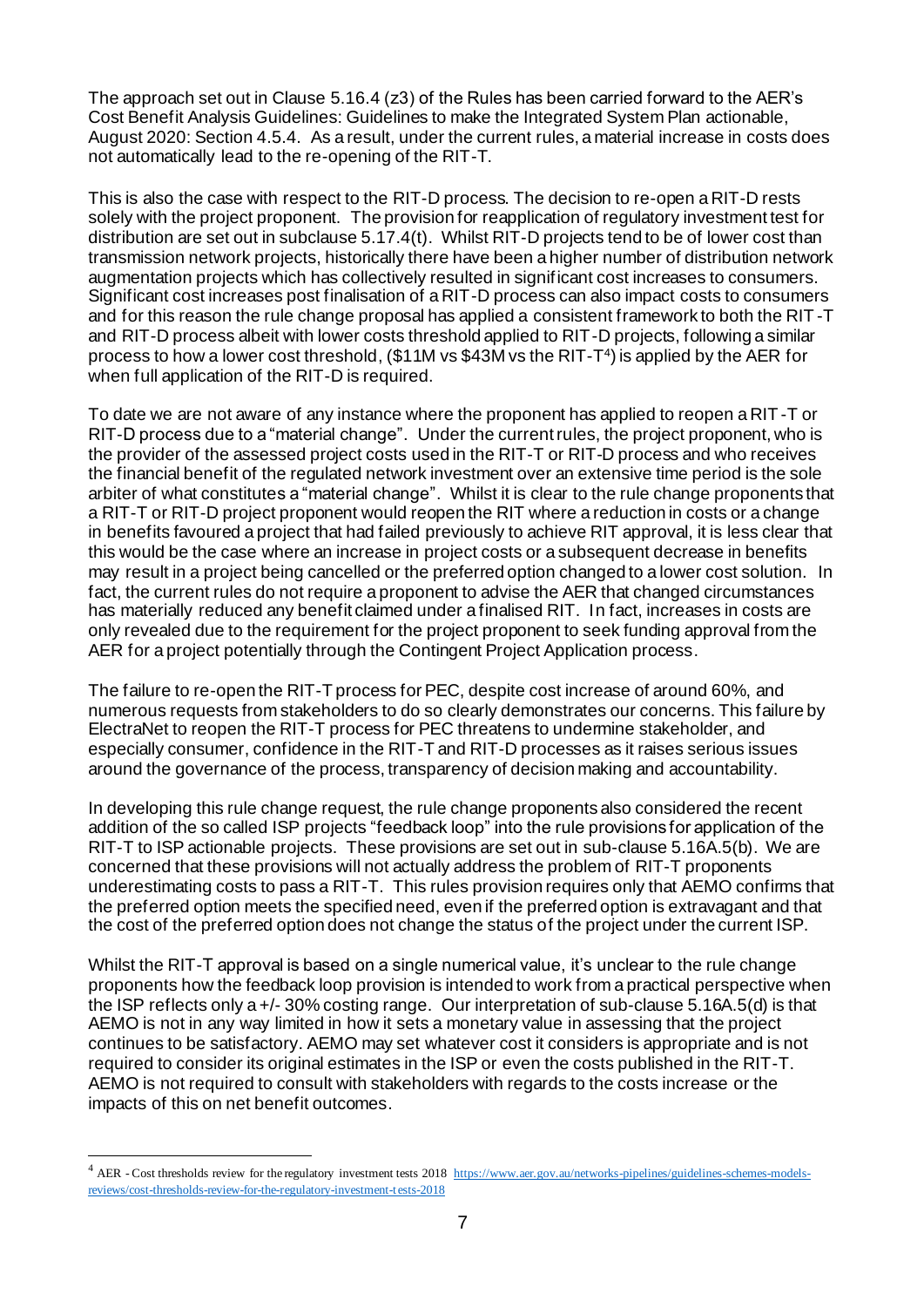We note that PEC was allocated an estimated cost of \$1.53M by AEMO in the Draft 2020 ISP. In the Final 2020 ISP this was changed to a range of \$1.393 to \$2.587M with a midpoint of \$1.99M on which AEMO estimated a relatively small net benefit to consumers, with the majority of expected benefits accruing well into the future. Further, in the ISP the NPV of estimated future benefits was supported via the use of a discount rate well below the discount rate for future benefits that would be applied by a commercial operator.

Despite the large increase in cost estimates for PEC that were announced following the release of the Final 2020 ISP, AEMO's public statements continue to indicate that PEC would satisfy the requirements of 5.16A.5. Therefore, the proponents of this rule change do not consider that the so called "feedback loop" provisions remove or mitigate the deficiency in the Rules that this rule change is intended to correct.

In order to address this issue, the decision as to what constitutes a "material change" and whether a change warrants the need to re-open a RIT-T or RIT-D should not rest with the project proponent; it should be automatic unless otherwise determined by the AER on the basis of a limited and defined set of circumstances. This would ensure that the end-to-end process for determining whether a major network project should proceed is fully transparent and there is full public accountability via the resultant stakeholder consultation process.

#### **Details of the proposed rule change**

The proposed rule change would, for a percentage increase in costs above a specified threshold, alter the determination that a change in costs is a "material change" under the current rules. It would be required, unless otherwise determined by the AER on the basis of a limited and defined set of circumstances.

The AER may determine that the material change in circumstances meets the framework for waiver of the requirement to reapply the RIT or should this not be the case, require the project proponent to reapply the RIT. The AER will have 30 business days from the time of publication of the revised capex cost to make its determination. In considering the process for this determination, then we would expect the normal AER engagement process would occur with all stakeholders having the opportunity to make submissions in a timetable to meet the 30 business day period the AER has to make a decision regarding reapplication of the RIT.

The rule change proponents propose a threshold for an increase in costs of either 10 or 15 percent from the costs of the project as set out in the PACR or FAPR as follows;

Transmission network projects \$0 to \$500,000,000 – 15 percent Transmission network projects above \$500,000,000 – 10 percent Distribution network projects \$0 to \$200,000,000 – 15 percent Distribution network projects above \$200,000,000 – 10 percent

The selection of these thresholds is based on:

- (i) our application of the AACE International Recommended Practice and Estimate Classification;
- (ii) commercial industry practice and collective experience of the rule change proponents; and
- (iii) represent thresholds that would capture major network projects that would result in significant increased costs to consumers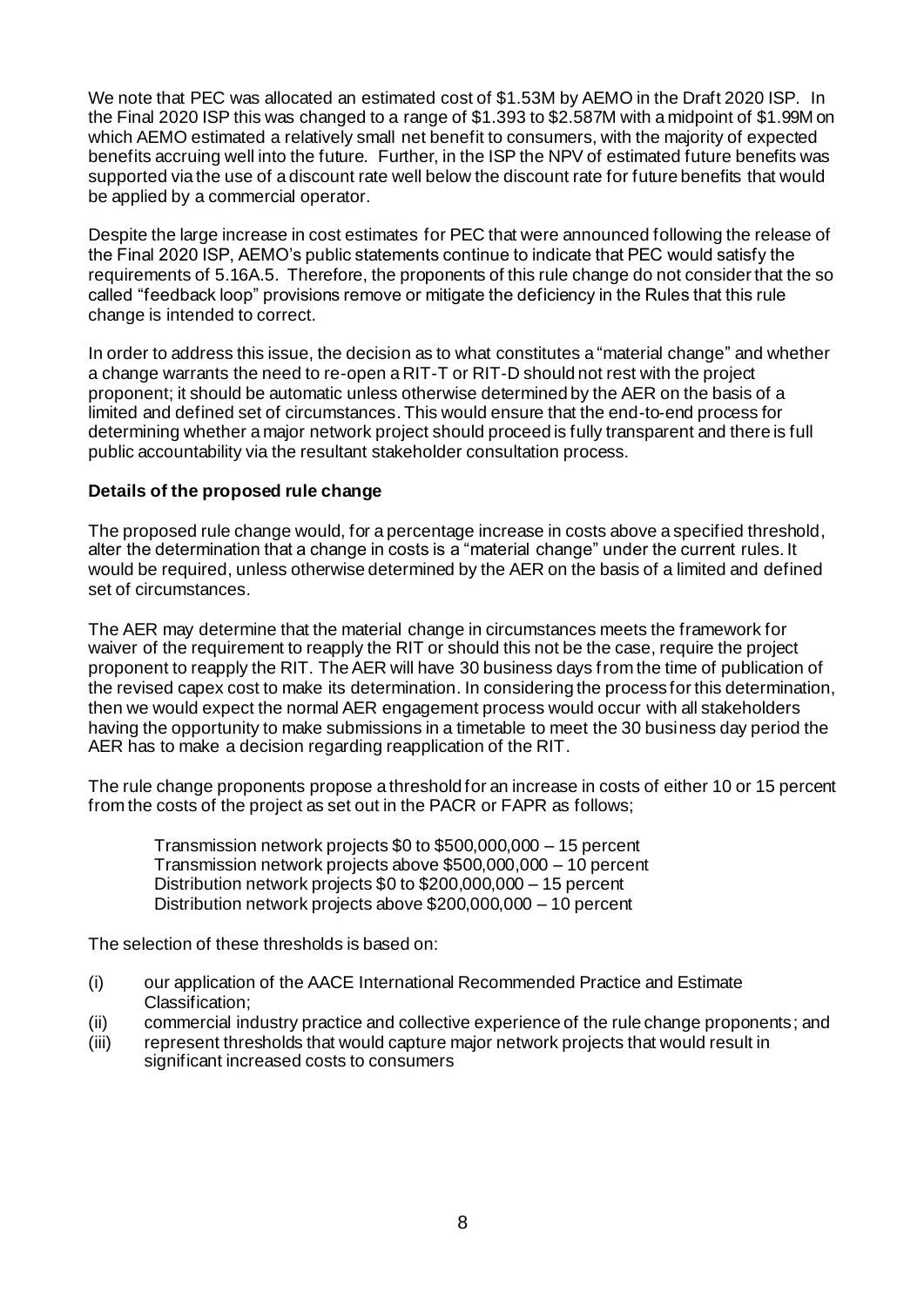#### *Application of the AACE International Recommended Practice and Estimate Classification.*

The AER's Rule [5.16.6 review of Project Energy Connect](https://www.aer.gov.au/system/files/AER%20-%20Determination%20-%20SAET%20RIT-T%20-%2024%20January%202020.pdf) drew on the AACE International Recommended Practice and Estimate Classification to assess the accuracy of the capital cost estimate. The AER noted:

"Given the preliminary nature of the estimated costs, ElectraNet has identified the investment as being in line with a Class 4 estimate under the AACE International Recommended Practice and Estimate Classification. This implies that only 1 to 15 per cent of the scope of the project has been defined.

ElectraNet stated that the accuracy range for this estimate is -15 to -30 per cent on the low side and +20 to +50 per cent on the high side. This would mean that the investment cost could reasonably be in the range of \$1.07 billion and \$2.23 billion" <sup>5</sup>

It is reasonable for stakeholders to expect the PACR or FAPR capex estimate to be at a minimum a Class 2 estimate for the AER's RIT-T or RIT-D approval process. A Class 2 estimate would mean that 30-75% of the scope of the project has been defined and the expected accuracy range at an 80% confidence interval is negative 5-15% on the low side and positive 5-15% on the high side. Whilst there is no AER Guideline to require that the estimate to comply with Class 2 standards (or any other class) it is nevertheless considered reasonable to use the Class 2 expected accuracy range to inform the definition of material change.

This a reasonable approach because the PACR or FAPR is the last stage at which stakeholders have a chance to engage with the network on the merits of the proposed preferred option. From the experience of Project Energy Connect, it is clear that the engagement at the PACR stage on a Class 4 estimate was rendered almost irrelevant given the subsequent change in capex.

Recent experience in capex estimation in the ISP has highlighted the difficulties in cost estimation when these types of projects have not been completed for many years and the challenge of different routes and approval procedures are considered. In the absence of an AER Guideline requirement that the PACR or FAPR capex estimate be any particular class under the AACE guideline, it is reasonable that a material change of +10/15% from the PACR capex estimate would satisfy the definition of material change.

In effect, this definition will provide an incentive to networks to move towards a Class 2 estimate at the PACR or FAPR, simply as risk mitigation against having to reopen the RIT-T or RIT-D process under the proposed material change definition. This is seen by the rule change proponents as a desirable outcome and consistent with the NEO. Consumers are able to productively engage in the PACR and FAPR process confident that the level of proposed capex will be close to the level proposed to the AER for RIT-T or RIT-D approval and also to the level of capex that can be applied for under the contingent project application It is also worth noting that for actionable ISP projects processed through the RIT-T under the provisions of Clause 5.16A, the contingent project application must be no greater than the costs considered in AEMO's assessment under subclause 5.16A (b) which the rule change proponents believe should be consistent with the costs set out in the PACR 6

<sup>5</sup> See pp79-80 i[n https://www.aer.gov.au/system/files/AER%20-%20Determination%20-%20SAET%20RIT-](https://www.aer.gov.au/system/files/AER%20-%20Determination%20-%20SAET%20RIT-T%20-%2024%20January%202020.pdf)[T%20-%2024%20January%202020.pdf](https://www.aer.gov.au/system/files/AER%20-%20Determination%20-%20SAET%20RIT-T%20-%2024%20January%202020.pdf)

 $6$  National Electricity Rules version 154 subclause 5.16A.5(d)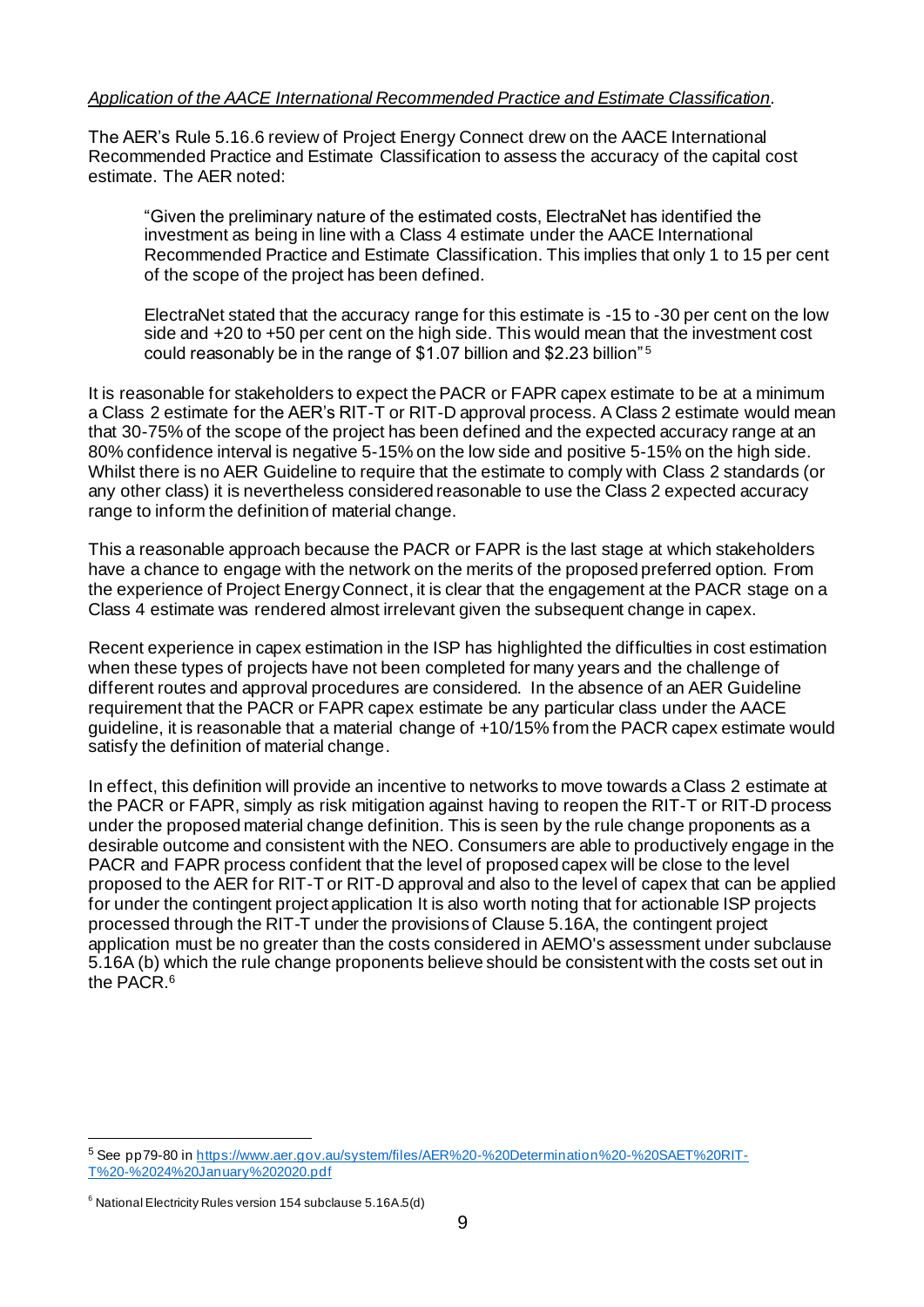#### *Commercial industry practice and collective experience of the rule change proponents*

The rule change proponents have extensive experience in the process that private companies use to develop and approve large scale high cost engineering projects. We believe this is relevant given that the regulatory framework is designed to replicate what occurs in a workably competitive market.

For large scale engineering projects being assessed by a competitive business, it would be normal for the approval process to require the costs estimates to reside within a plus or minus 5 to 10 percent accuracy threshold. Alternatively, the project approval would be based on an approved amount and include a 10 percent contingency allowance for unforeseen events or costs overruns. Project expenditure outside the 10 percent accuracy threshold or contingency amount would normally require the project proponent or manager to seek approval for additional funding from the organisation's management or board. In the case of the RIT-T or RIT-D, the AER acting on behalf of consumers, performs this original and additional approvals functions.

Allowing a generous 10 to 15 percent contingency amount for the RIT-T is above that which would normally be allowed under good engineering and expenditure approval governance practices. We agree with the view that whilst in the early formative stages of the RIT-T and RIT-D approvals process, such as the ISP/PSCR and PADR having a wider range for cost estimates may be appropriate. However, at the final approval stage (PACR) where a determination to proceed is made, having the costs estimate within a 10 to 15% bound would be consistent with good engineering and project approvals governance practice as implemented in competitive enterprises.

The proponents recognise that, depending on the total level of expenditure for a proposed project, there may be proposed network projects where the AER should have some discretion with regards to reapplication of the regulated investment test. In particular, the intent is not to require reapplication of the relevant RIT for lower cost projects. However, where the network project exceeds a specific threshold, then reapplication of the relevant RIT should be automatic.

The proponents recommend the following thresholds for project scale beneath which the AER would be empowered to waive re-evaluation if it considered this appropriate;

Transmission network projects - \$150,000,000 Distribution network projects - \$50,000,000

The rule change proponents submit this proposed rule change would apply to all RIT-T and RIT-D projects for which a PACR or FAPR has yet to be finalised and approved by the AER. As such we ask the AEMC to consider what transitional rules may be required, including how the proposed rule made may apply to RIT-Ts and RIT-Ds that are currently part way through.

#### Special Transitionary Provision for Project Energy Connect

As noted, there has been a large cost increase between issue of the PACR for PEC and the request for contingent project funding. We request that the AEMC consider a transitional rule that requires reassessment of PEC via a requirement to update the PACR. It is noted that the Boards of both TransGrid and ElectraNet have only given conditional approval to PEC and that it would take some time before major works were commenced following final Board approval. Additionally, the benefits both proponents claim from PEC largely accrue well into the future. As a result, the time taken to consider this request for a transitional rule change, and its implementation, is likely to lead to only a relatively short delay in finalising project approval and would not have any major impact in terms of the expected commencement date for project major works or the proposed benefits to consumers.

Additionally, the expected benefits of PEC need to be re-assessed in the wake of the release of the NSW Electricity Infrastructure Roadmap in November 2020. It is particularly noted that the January 2021 Energy Security Board Post-2025 Market Design Directions Paper highlighted that: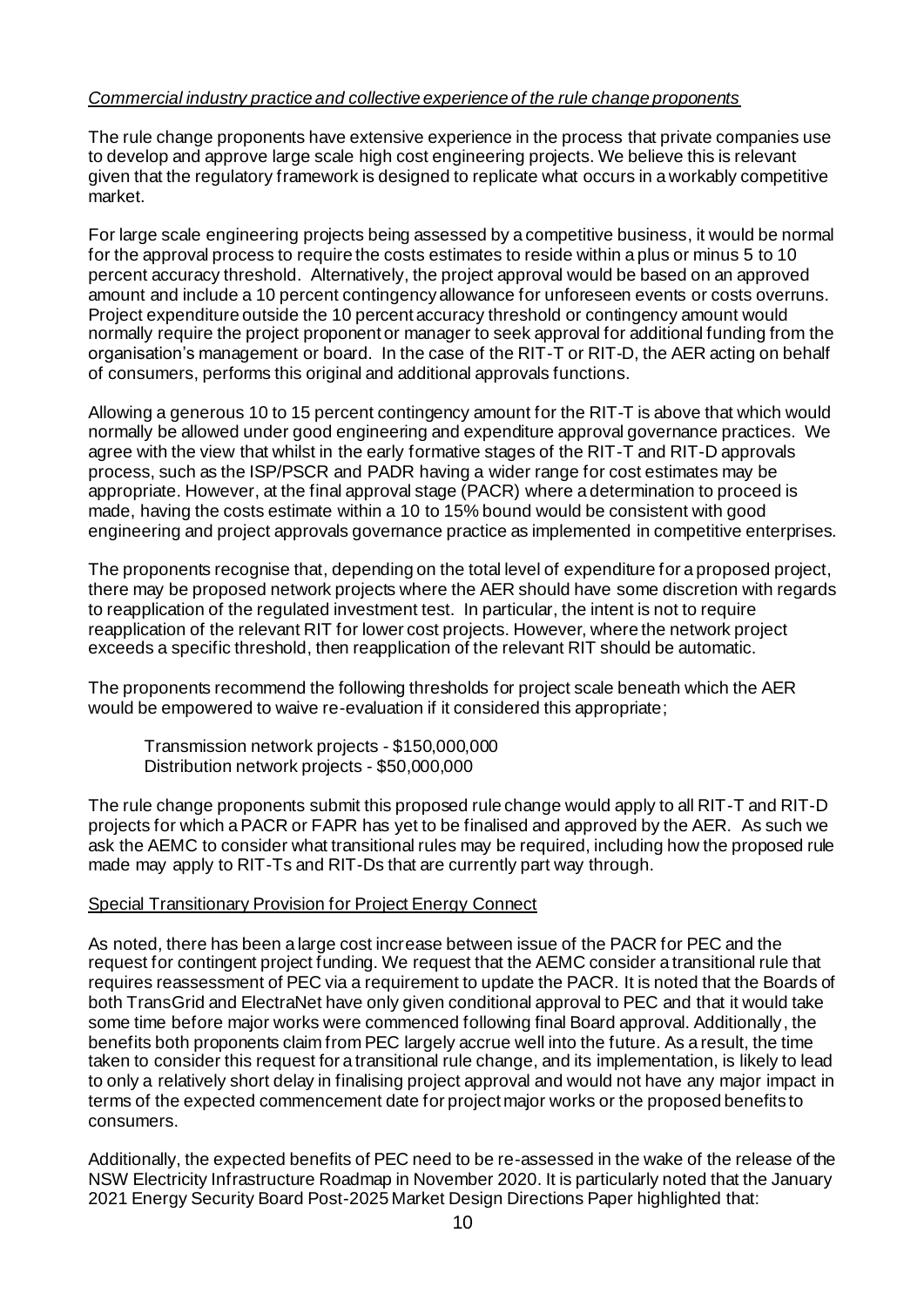"the NSW Roadmap includes a legislated amount of 12 GW entering the system before 2030. This will put NSW on a transition pathway that is at least as fast as the Integrated System Plan (ISP) step change scenario"<sup>7</sup>

A decision to require reassessment via the RIT-T of PEC based on updated information would help restore confidence in the RIT-T process which has been damaged by the PEC project process at a time of unprecedented changes in the Electricity Sector that will require multi-billion dollar investments in major transmission infrastructure that consumers will ultimately pay for over a timeframe of potentially up to 60 years.

#### **4. HOW WOULD THE RULE CHANGE ADDRESS THE ISSUES RAISED AND PROMOTE THE ACHIEVEMENT OF THE NATIONAL ELECTRICITY OBJECTIVE**

The prospect of being required to re-open a RIT-T or RIT-D because of material changes in costs would be expected to result in a more rigorous approach being adopted in preparing materials for the relevant RIT-T or RIT-D. This more rigorous approach would further promote efficient investment in electricity services, thus helping to ensure that these substantial projects are undertaken in a manner that is fully consistent with the National Electricity Objective:

"to promote efficient investment in, and efficient operation and use of, electricity services for the long term interests of consumers of electricity with respect to:

- price, quality, safety and reliability and security of supply of electricity
- the reliability, safety and security of the national electricity system."

Regulated transmission and distribution use of system costs are a significant portion of consumer energy bills and owners of these networks continue to receive regulated returns regardless of whether the utilisation of these networks assets falls below the level at which the construction of the network assets would be shown to be economic.

Ensuring that consumers have confidence in the governance and transparency of the RIT-T and RIT-D processes would therefore assist consumers to form a view that the objectives of the NEO with regards to pricing for network services are, in fact, being achieved.

# **5. IMPACT OF THE PROPOSED RULE CHANGE**

The prospect of being required to re-open a RIT-T or RIT-D because of material changes in costs would be expected to result in a more rigorous approach being adopted in preparing cost estimates for the relevant RIT-T or RIT-D. This would improve the governance arrangements with respect to the RIT-T or RIT-D process. This would be in the long term interests of consumers by promoting a more rigorous approach to the development, and assessment, of major infrastructure projects. This more rigorous approach would further promote efficient investment in electricity services by ensuring a more accurate assessment of net benefits during the RIT-T or RIT-D process. Both the Eyre Peninsula Upgrade and Project Energy Connect RIT-T process have identified outcomes where a substantial increase in costs has occurred subsequent to the issue of the PACR and RIT-T approval, yet on each occasion, the project proponent determined that a "material change" had not occurred.

Additionally, increased transparency in the RIT processes under the proposed rule change would benefit consumers through increased engagement, with this increased Stakeholder engagement ensuring continued confidence in the RIT-T, RIT-D and AEMO ISP processes at a time of unprecedented changes in Australia's Electricity Sector and multi-billion dollar capital expenditure in associated network infrastructure projects, the cost of which is ultimately borne by consumers.

<sup>7</sup> Energy Security Board Post-2025 Market Design Directions Paper January 2021, pp22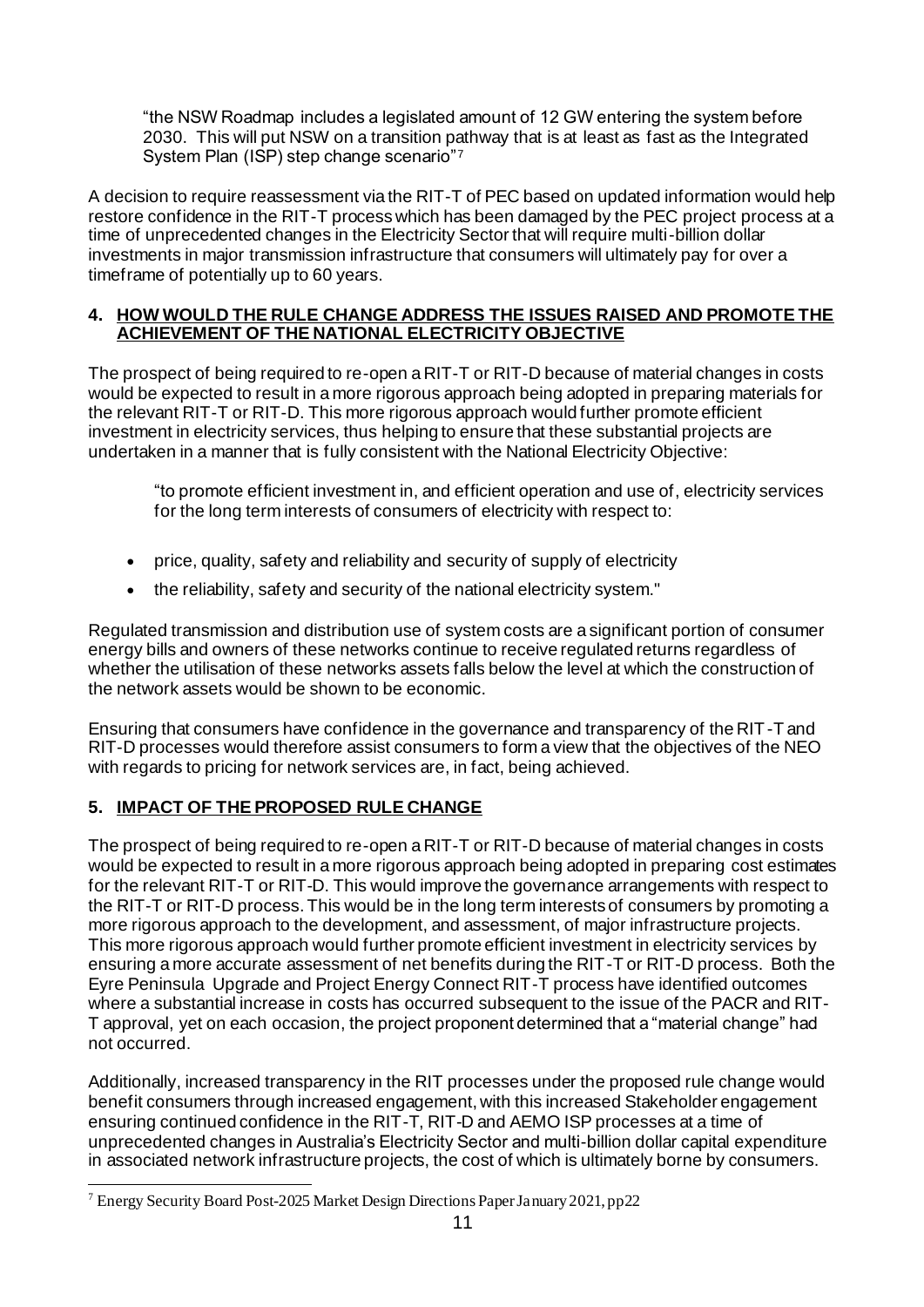# **6. CRITICALITY OF THE PROPOSED RULE CHANGE**

The 2020 ISP prepared by AEMO lists a number of major transmission projects, including interconnectors, that AEMO considers will be required under its "Optimal development plan", with a multi-billion dollar price tag. It is critical to ensure that the governance arrangement for reviewing and assessing these projects under the RIT-T process is far more rigorous than under the current rules to ensure that the most efficient investment outcomes are achieved, consistent with the NEO.

Additionally, as electricity consumers ultimately bear the cost of these projects, for a lengthy time period, improving the governance, transparency and accountability with respect to the regulatory approval processes is critical to maintaining stakeholder, and especially consumer confidence in the RIT-T and RIT-D processes. This is also particularly important at this point in time given the current Energy Security Board review of the National Electricity Market and the major changes in the operation of the NEM that are expected over coming years. Ensuring consumer confidence in the RIT-T and RIT-D process for any network infructructure project must be a key outcome for Network Service Providers and the NEM's regulatory bodies. In the view of the proponents of this rule change, consumer confidence that the regulatory investment test is acting to ensure an efficient outcome for consumers is currently low and needs to be urgently improved through the proposed changes.

# **7. CONTACT DETAILS:**

Please contact Ron Logan 0427 002 956 o[r rlogan@ermpower.com.au](mailto:rlogan@ermpower.com.au) if you have any questions with regards to this rule change request.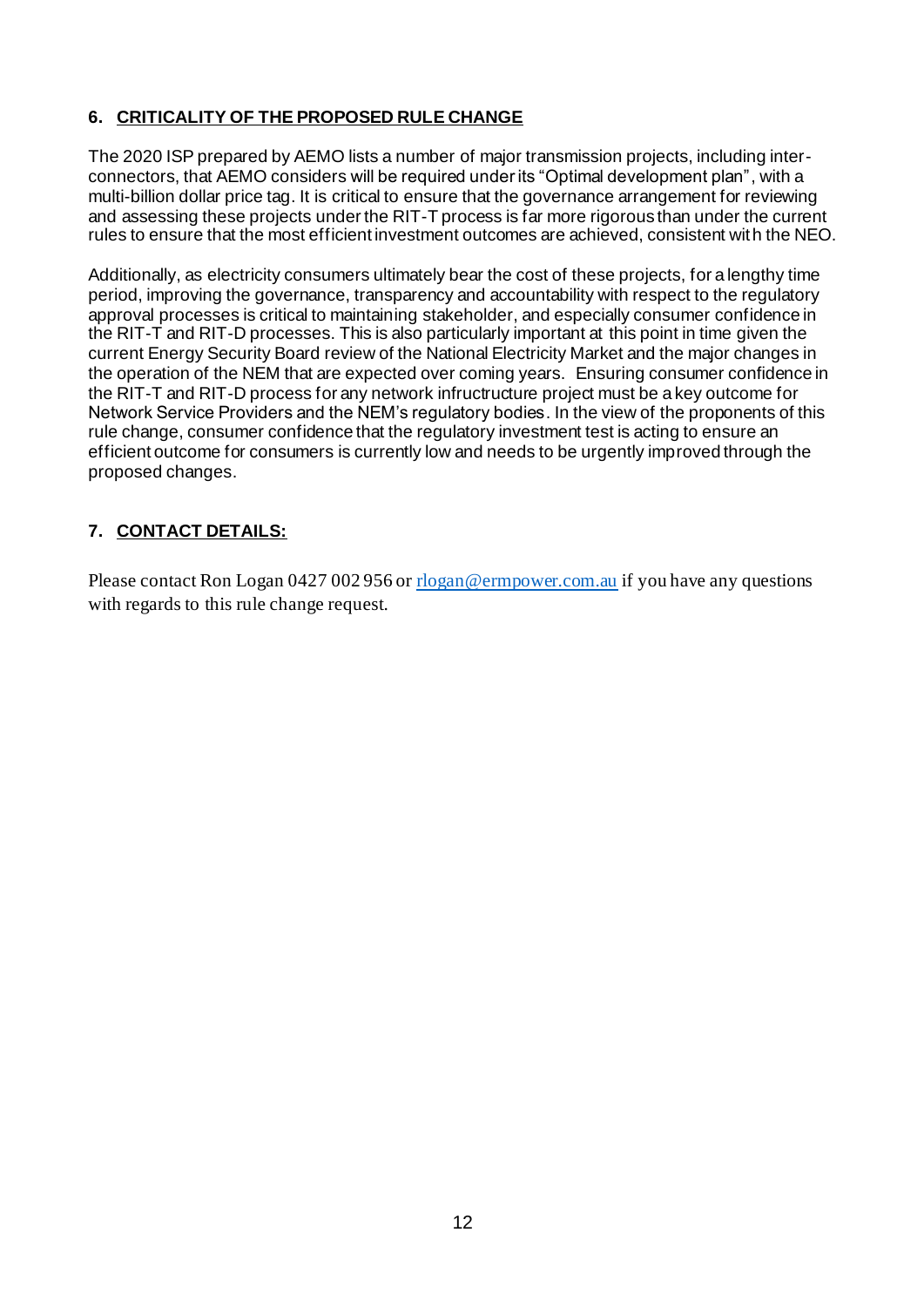## **ATTACHMENT 1**

### **Proposed Rule Changes**

Clause 5.16.4 (z3) to read:

(z3) If:

(1) a RIT-T proponent has published a project assessment conclusions report in respect of a RIT-T project;

(2) a Network Service Provider still wishes to undertake the RIT-T project to address the identified need; and

(3) there has been a material change in circumstances which, in the reasonable opinion of the RIT-T proponent means that the preferred option identified in the project assessment conclusions report is no longer the preferred option, or

(4) there has been an increase in the total assessed cost of the project equal to, or greater than, the following percentages:

(i) for projects with a total project cost less than  $$500,000,000 - 15\%$ . (ii) for projects with a total project cost greater than \$500,000,000 - 10%

then the RIT-T proponent must reapply the regulatory investment test for transmission to the RIT-T project, unless otherwise determined by the AER.

Clause 5.16.4 (z5) to read:

 $(25)$  When the AER makes making a determination under paragraph  $(23)$ , the AER must have regard to:

(1) the credible options (other than the preferred option) identified in the project assessment conclusions report;

(2) the change in circumstances identified by the RIT-T proponent; and

(3) whether a failure to promptly undertake the RIT-T project is likely to materially affect the reliability and secure operating state of the transmission network or a significant part of that network: and

(4) whether the estimated cost of the preferred option is below \$150,000,000.

Additional clause 5.16.4 (z5A)

(z5A) the AER will have 30 business days from the date of the publication of the revised total project cost forecast to make and publish a determination under paragraph (z3)

Clause 5.16A.4(n) to read:

 $(n)$  If:

(1) a RIT-T proponent has published on its website a project assessment conclusions report in respect of a RIT-T project; and

(2) there has been either: (i) a material change in circumstances which, in the reasonable opinion of the RIT-T proponent means that the preferred option identified in the project assessment conclusions report is no longer the preferred option; or

(ii) AEMO has published an Integrated System Plan or ISP update that shows a change to the identified need in relation to the actionable ISP project the subject of the project assessment conclusions report, or

(iii) there has been an increase in the total assessed cost of the project equal to, or greater than, the following percentages:

(i) for projects with a total project cost less than \$500,000,000 – 15%,

(ii) for projects with a total project cost greater than \$500,000,000 - 10%